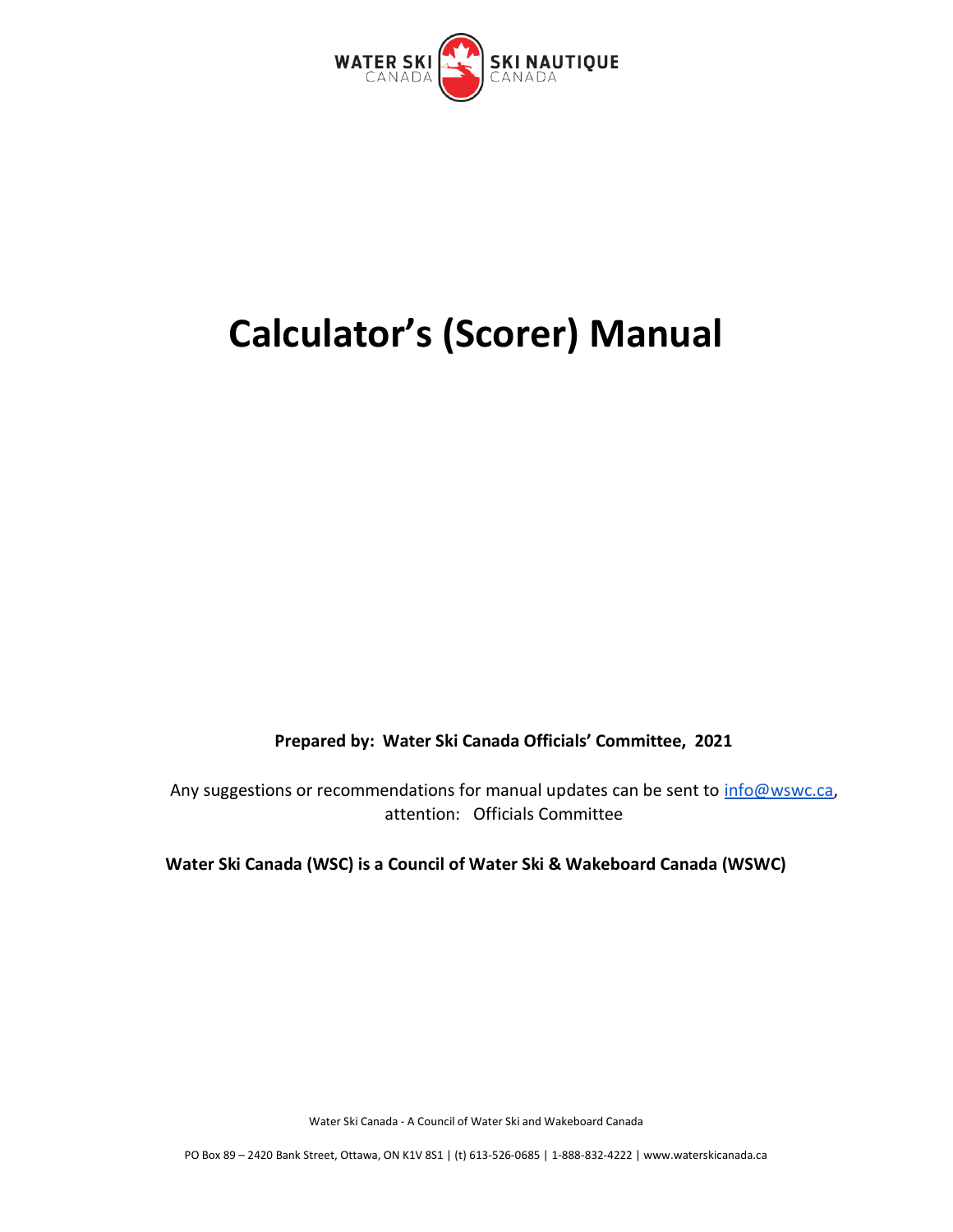

# **TABLE OF CONTENTS**

**INTRODUCTION**

#### **EQUIPMENT & SUPPLIES**

**REGISTRATION**

#### **SETTING UP THE TOURNAMENT**

**COMPUTER SCORING PROGRAM**

**SETTING UP THE TOURNAMENT**

#### **PREPARING PAPERWORK FOR OFFICIALS**

**RUNNING ORDERS**

**SLALOM SCORING & RECAP SHEETS**

 **TRICK SCORING SHEETS**

 **JUMP SCORING SHEETS**

#### **SCORING AND RECAPPING EVENTS**

**SLALOM**

**TRICK**

**JUMP**

**OVERALL**

#### **ADAPTIVE EVENTS**

**SCORING TIES**

**OPEN DIVISION AT NATIONALS**

#### **PLACEMENT & AWARDS**

**TEAMS SCORES**

**CONCLUSION OF THE TOURNAMENT**

## **Introduction**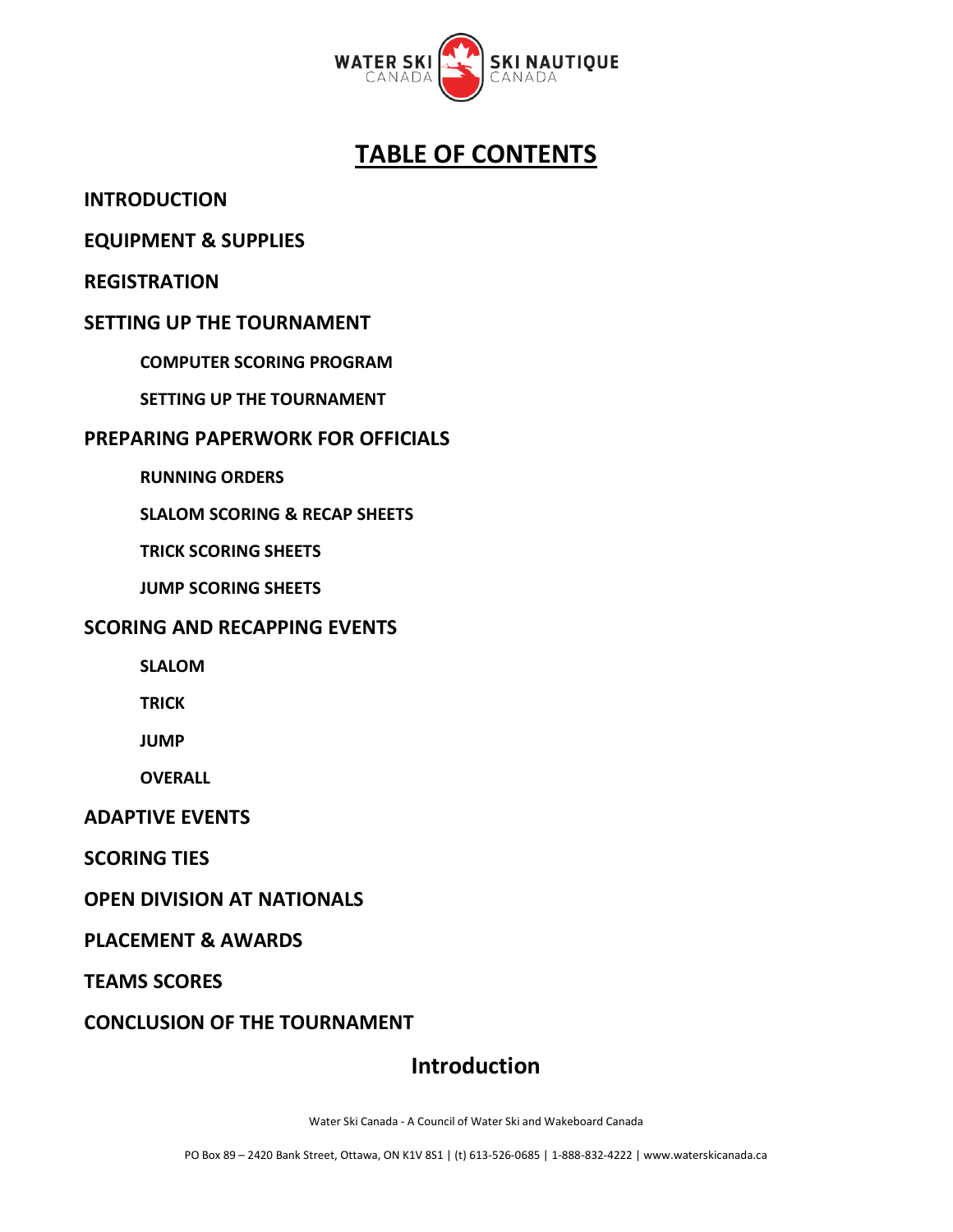

The position of the calculator or scorer at a tournament is a very important position. A tournament should be enjoyable for all involved, the skier, spectator, judges and calculator. To ensure this high pressure position is enjoyable, you must be prepared!

This manual is intended to provide information for a calculator who will manage the tournament. There are computer programs available to make the task easier, but you must be familiar with the steps to set up, run and report the event regardless of the system you are using.

Understanding the rule book is very important in order to ensure all the results are accurate.

Be prepared for all types of questions, such as:

- Skiers wanting results (particularly trick scores while you are still scanning). It is important to be consistent from skier to skier, no matter what decision you make.
- Officials wanting their judging sheets, asking where the radios are, asking where they are supposed to be for their assignment.
- Organizers & volunteers is lunch being provided and when, where is the tape measure, shock tubes, extra ropes etc.

The most difficult times for a calculator are:

- Registration and getting the first event on the water
- Trick scanning
- The very end of the tournament having results ready and medals ready when skiers want to leave (and when they are leaving early after their event and want their medal)

It is helpful if you develop a consistent procedure to ensure all steps are followed.

This manual will review:

- Supplies required by calculator
- Introduction to calculating
- Difference between the role of registration and calculator
- Preparing for the events
- Scoring slalom, trick, jump and overall events
- Conclusion of the tournament

# **List of Supplies**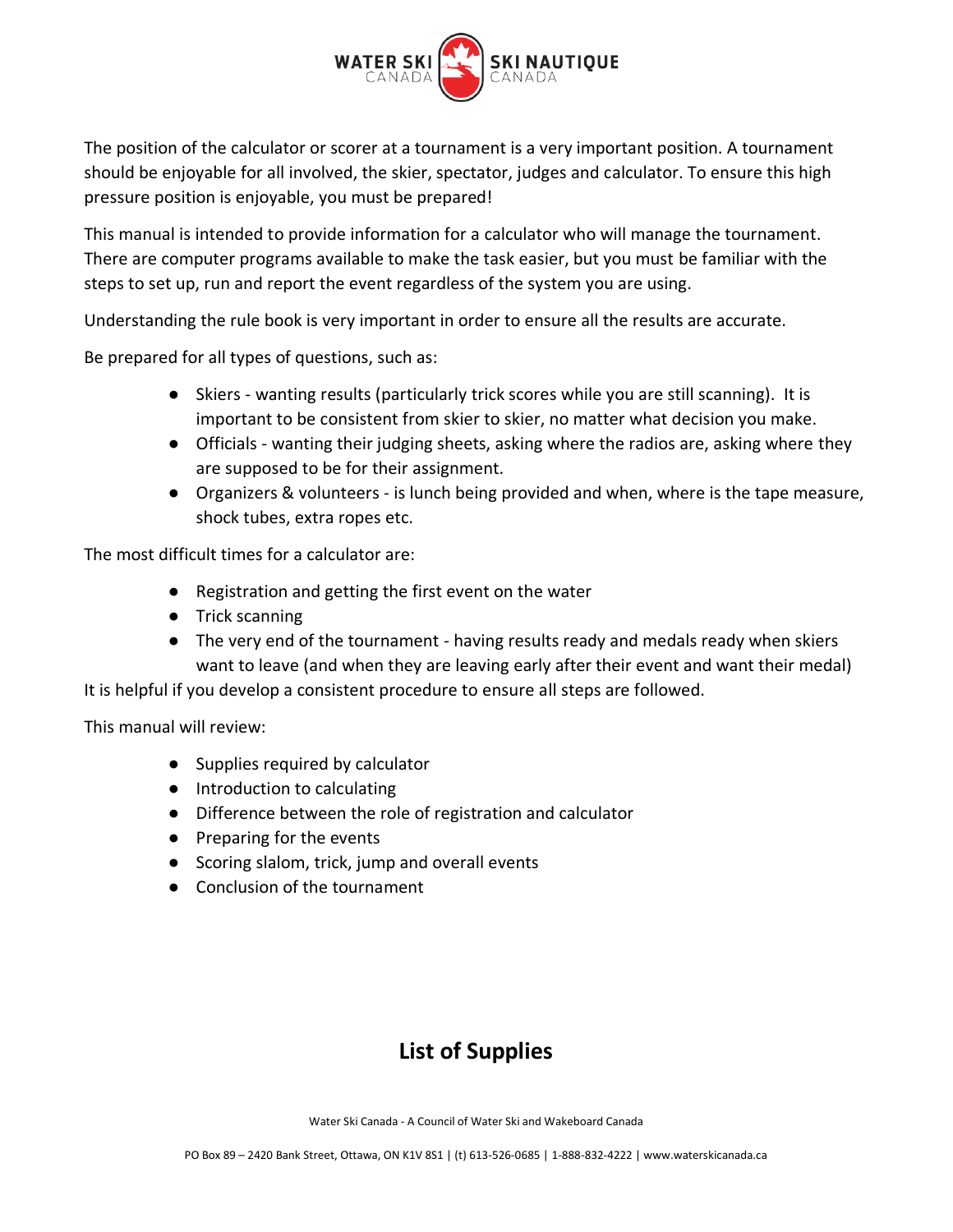

As a calculator, you should have your own kit available or communicate with the tournament organizer ahead of time to ensure the materials and supplies you will need will be available at the beginning of the competition. (For smaller tournaments, it is recommended that you bring your own fully equipped kit).

| Sharpened pencils (6-8), pencil sharpener  | Ball point pens (red, blue, black)                 |
|--------------------------------------------|----------------------------------------------------|
| Markers (sharpie)                          | Eraser                                             |
| White out                                  | Masking tape                                       |
| Cellophane tape                            | Paper clips                                        |
| Stapler and staples                        | Page protectors                                    |
| Printer and ink                            | <b>Printer Paper</b>                               |
| Calculator                                 | File folders (for sorting and organizing results)  |
| Clipboard                                  | <b>Elastics</b>                                    |
| Computer (charger/power cord)              | Rule book<br>WSC and IWWF dependent on sanctioning |
| Find out if there is a photocopier on site | Power cord/extension cord                          |
| List of Canadian Records                   | Tournament schedule provided by organizer          |

- Always keep a copy of everything (i.e. lists, results, etc.) for yourself because of the many questions that will be asked.
- Keep a tournament schedule and running order posted near you.
- If you will be calculating outside, have rocks or weights in case the wind is a factor.
- Have a back up plan, and plan ahead in the event that your computer or printer stops working.
- Once the registration is done you can print off running orders and scoring sheets. It is easy to cross someone off if they are unable to compete or to add a skier by hand if someone is missed.

# **Registration**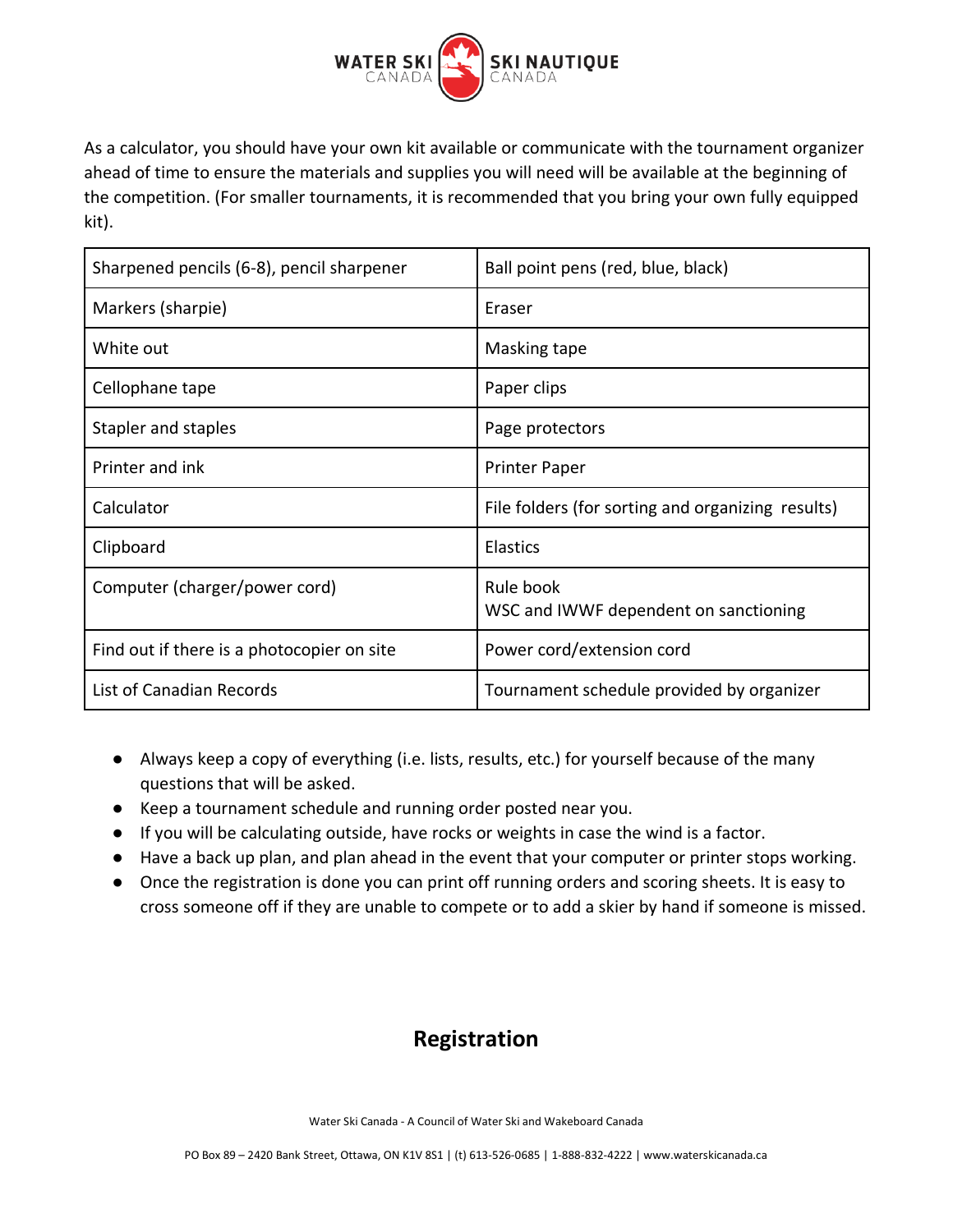

At smaller tournaments, the calculator may also fill the position of registration for the tournament. Although these positions are connected, it is desirable to have someone else look after registration. If you will be responsible here is what you will need to know.

- Membership form (should be completed online prior to registration)
- Registration forms (most often are completed online)
- Release waiver forms signed
- Skier Biography (provides information for the announcer, where there is an announcer)

As per the rule book, a deadline for registering should be posted. Know if there is a fee for late registration.

When skiers check in, have a separate area for them to complete the forms and then return them to you. This will allow you to deal with one skier at a time and reduce the need to answer several questions at once.

When forms have been completed,

- Verify their name and birthdate
- Verify their Provincial membership number
- If it is a IWWF Ranking list tournament, verify their competitive licence and membership
- number.
- Verify the appropriate division and events that they will be competing in
- Verify the ramp height if they are entered in the jump event.

It is the job of the registrar to collect all the entry fees or as calculator, verify that they have been paid.

For Regionals (Westerns, Easterns & Atlantics) and National competitions it will be necessary to verify that minimum scores have been achieved for entry into the competition and the events the skier has been registered. Refer to the WSC rule book for minimum scores and placement prerequisites.

For Provincial, Regional and National competitions you will also need to record their best performances within the last 12 months. These scores will be used for "seeding" the skiers. These scores will be available from the National office.

# **Setting Up The Tournament**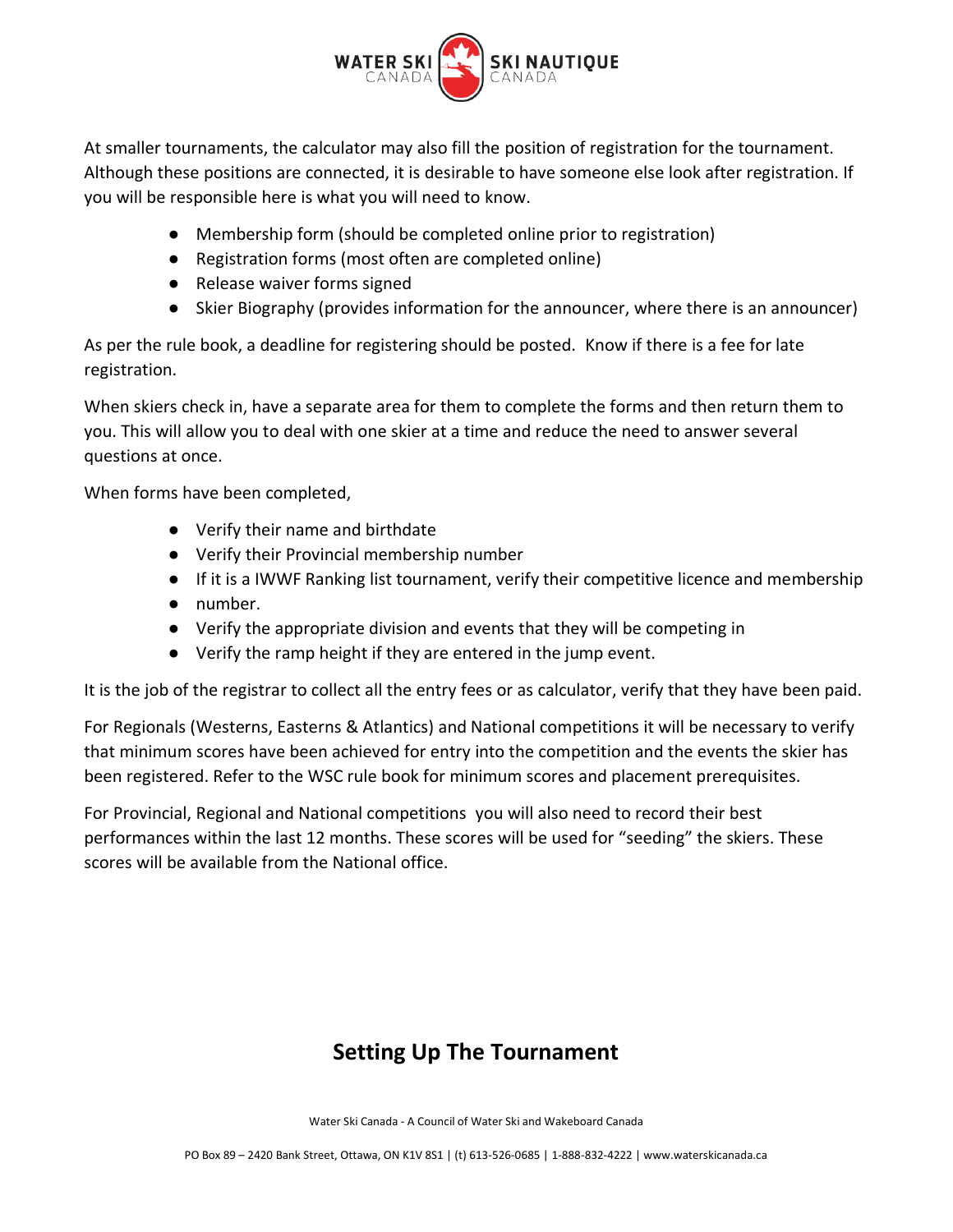

## **Computer Scoring Program**

Regardless of which scoring program you are using there are some common elements that are required and information that you will need to have on hand. Water Ski Canada has provided access to the Water Ski Scoring Software; note, there is a separate guide to help you navigate the program. Contact the National office [\(info@wswc.ca\)](mailto:info@wswc.ca) for login details. If you are doing manual scoring, documents are available for printing and/or downloading from the WSC website [\(https://waterskicanada.ca/officials-resources/](https://waterskicanada.ca/officials-resources/) ). Paper copies of results are no longer accepted. You will be required to submit results using a spreadsheet. Refer to the Software and Scoring link on the website for instructions and template (see link above).

## **Setting Up the Tournament**

You will need the Tournament Sanction number (issued by Water Ski & Wakeboard Canada), the class of tournament that is being held (C, record, ranking list), dates of the competition, the name of the Chief of Competition, the site location and unique "code" for the ski lake where the competition is being held, the name of the Technical Controller, the person in charge of Safety, the names of the boat drivers and judges, and the number of rounds that will be held.

You will enter all the skiers by name, the division they are entered in and the events in which they will ski. This is also the time to enter their performance scores for seeding that may be required. If they are entered to jump, enter the ramp height.

From this list you will create a starting list or running order for each event and division. The tournament organizer and/or chief of competition will provide the schedule of events. This will give you the order in which the events and divisions will be run. In smaller tournaments, you may find that the events will be scheduled and the divisions may be randomly ordered.

Where seeding is required, the skiers best tournament scores prior to the event will provide the order for competition, with the best score skiing last in the division.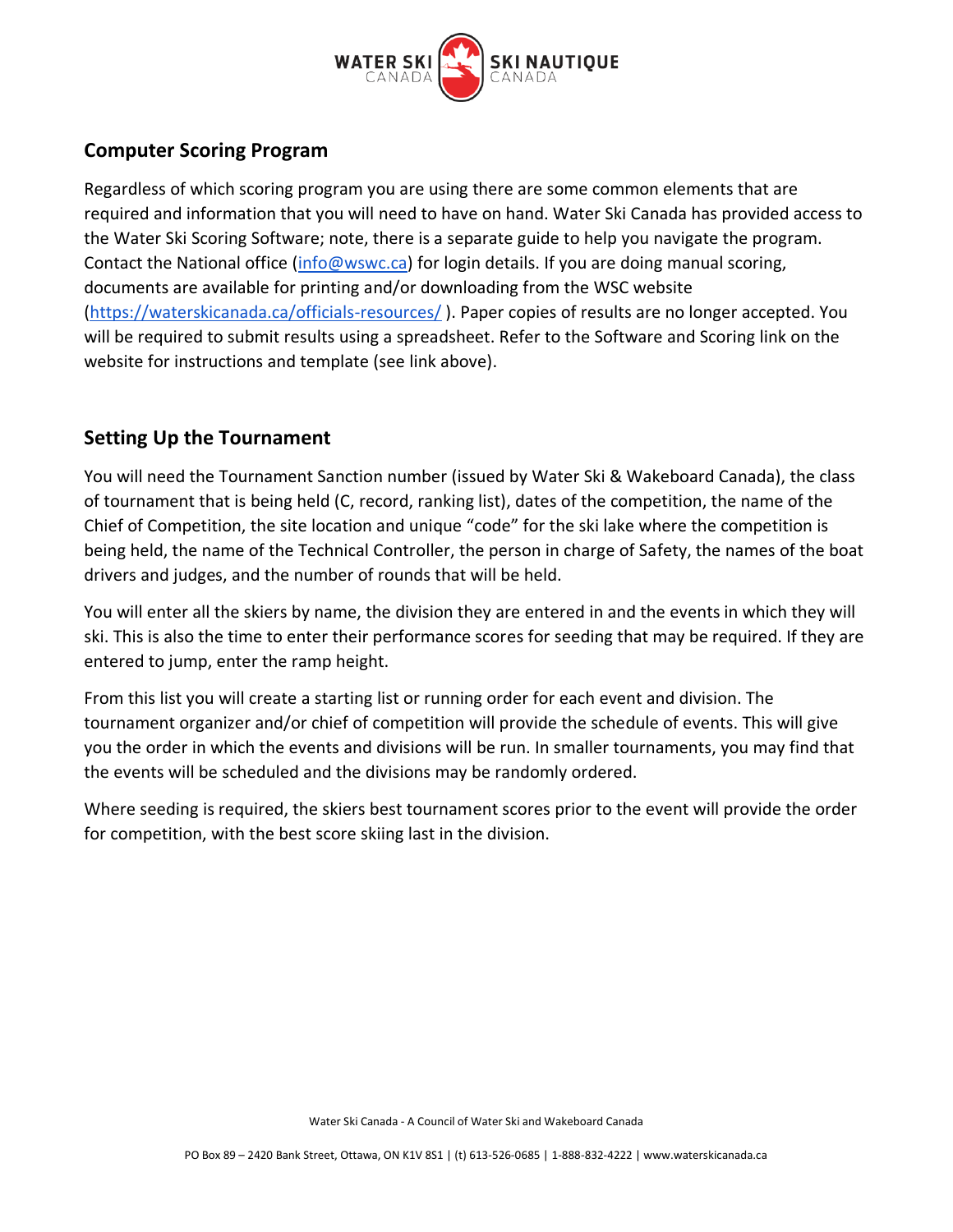

## **Preparing the Paperwork for All Required Officials**

#### **Running orders**

You will need to print running orders for:

- Calculator
- Chief of competition,
- Assistant chief of competition (larger tournaments),
- Dock starter,
- Announcer,
- Copies to be posted (often one near the dock and another where event results will be posted.

Note: Additional running orders may be requested. For example, at Nationals it is common for a Provincial coach or representative to ask for a running order, or for photographers to request a list.

## **Slalom Scoring and Recap Sheets**

Scoring sheets with the names of the skiers, their division and speed/rope lengths can be printed from the scoring program you are using. If you are calculating manually, blank scoring sheets can be printed and used.

- 1 set of forms is required for each set of tower judges (Place on clipboards with pencils)
- 1 set of forms for the boat judge to record the boat times as well as score. (Place on a clipboard with pencils. An elastic around the bottom of the clipboard will hold the pages so they don't fly around)
- 1 set of Recap forms for the calculator (or a designated judge). This form reconciles the boat times and scores that are called in by radio.

\*Remind the boat judge and tower judges to take radios with them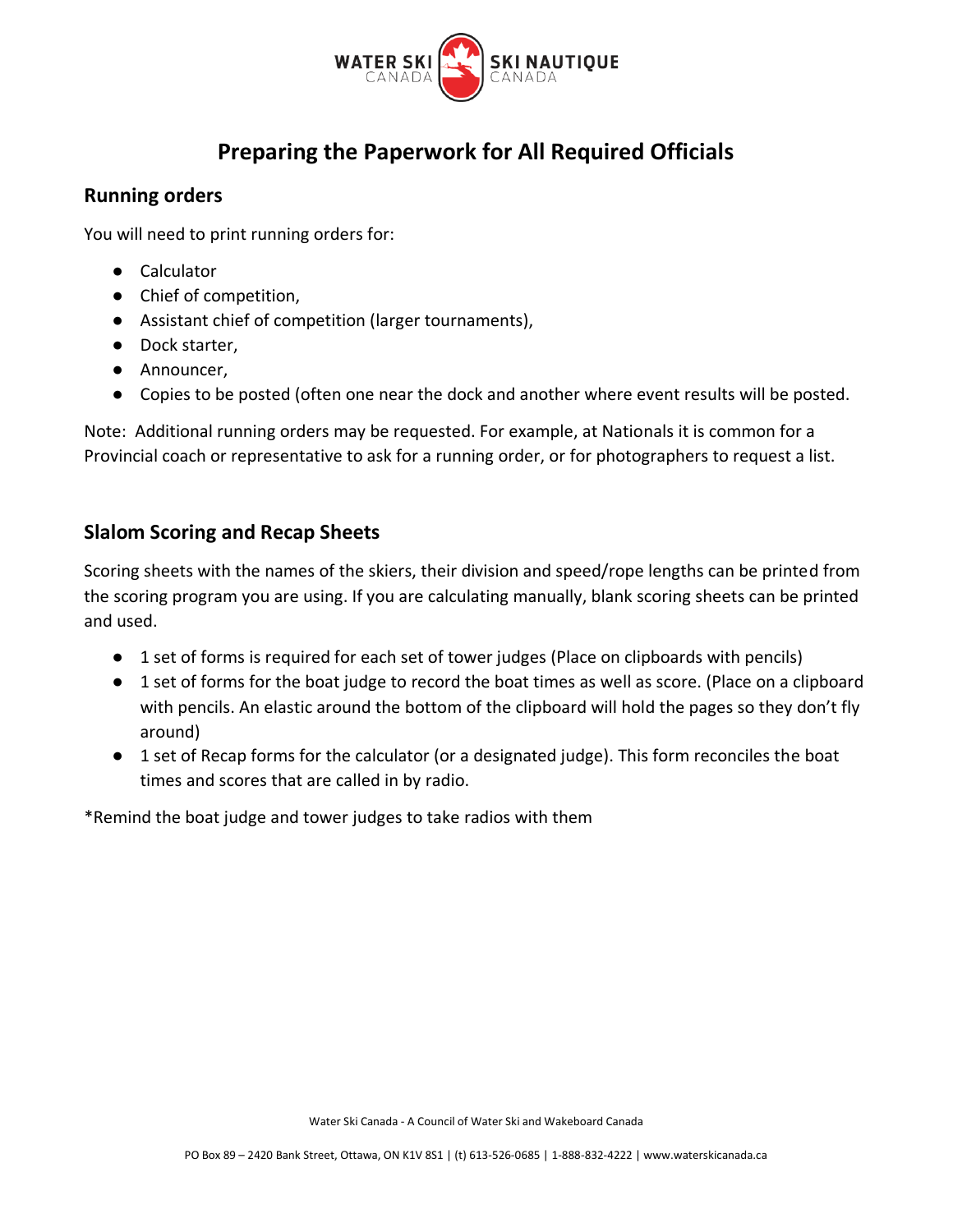

## **Trick Scoring Sheets**

It is possible to print off a set of trick scoring sheets for each judge. In most tournaments you can provide a running order of skiers and blank sheets of paper for the judges. The judges will then record the name of the skier, their own name and whether it is pass 1 or pass 2.

*Note: it is no longer required to have skiers submit declared trick sheets.*

It is easiest if you place the running order and blank paper on clipboards with pencils for judges and have them ready to distribute. Have 1 set ready for each of the trick judges (confirm with the Chief of Competition if you will need 3 or 5 sets)

● 1 set for the trick timing judge

## **Jump Scoring Sheets**

Scoring sheets with the names of the skiers and their division can be printed from the scoring program you are using. If you are calculating manually, blank scoring sheets can be printed and used.

- 1 set of forms is required for the boat judge to record times and specific details related to the skier and boat controls (Place on clipboard with pencils. An elastic around the bottom of the clipboard will hold the pages so they don't fly around)
- 1 set of forms for the jump measurement judges
- A running order of skiers for the event judges that are acting as "shore" judges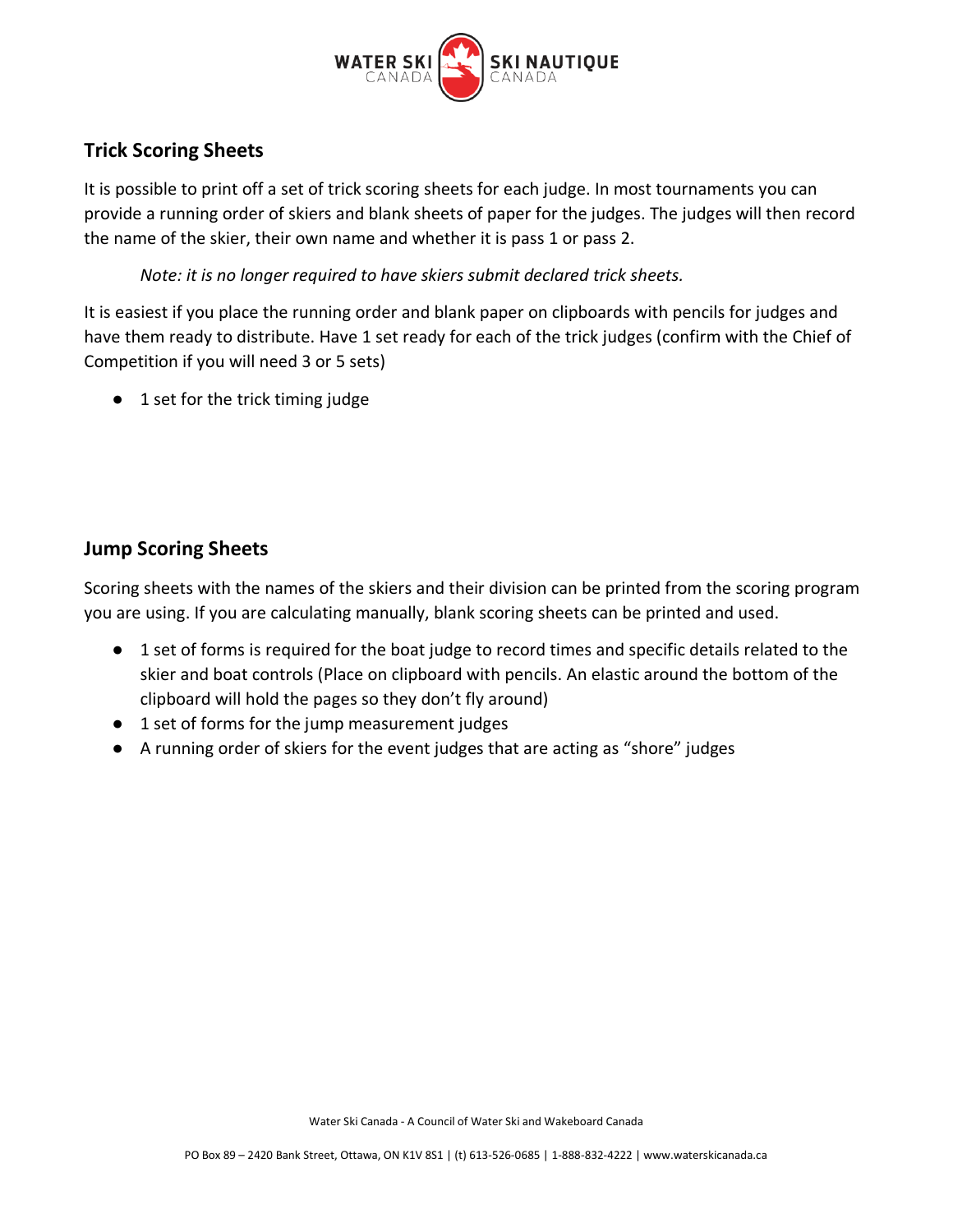

## **Scoring and Recapping Events**

#### **Scoring the Slalom Event**

Typically it is the calculator that does the slalom recap. You will confirm the scores as the event is taking place.

- The boat judge will relay to the other judges and calculator who the skier is and what the starting speed and rope length are. Record this on your recap sheet.
- After each pass, the tower judges will call in their score.
- The boat judge will call in their score and the boat times.
- Gate judges will confirm successful gate entry and exit. Typically you will only hear from them if they take the skiers gate away or need to pause to review the gate. Share this information with the boat judge immediately! They will need to hold the skier and wait for confirmation to continue.
- Record the time and scores of the judges on the recap sheet.
- After verifying the time is in tolerance, confirm the score by radio with the judges. This will signal whether the skier will continue, requires a re-ride or has completed their turn in the event.
- Enter the scores into the computer program.
- After all skiers in the division are complete, enter the names of event officials into the program and save results.
- It is best practice to review the judges sheets to compare them to the results you have saved to ensure they are error free.
	- Things to check for: speed and rope length, final buoy count
- Print results for posting on the results board. Results need to have the time it is being posted and a signature of either the Chief of Competition or Calculator.
- If there is an announcer, give them a copy of the results as they are posted. Reminder: results become final after 30 minutes of the posted time.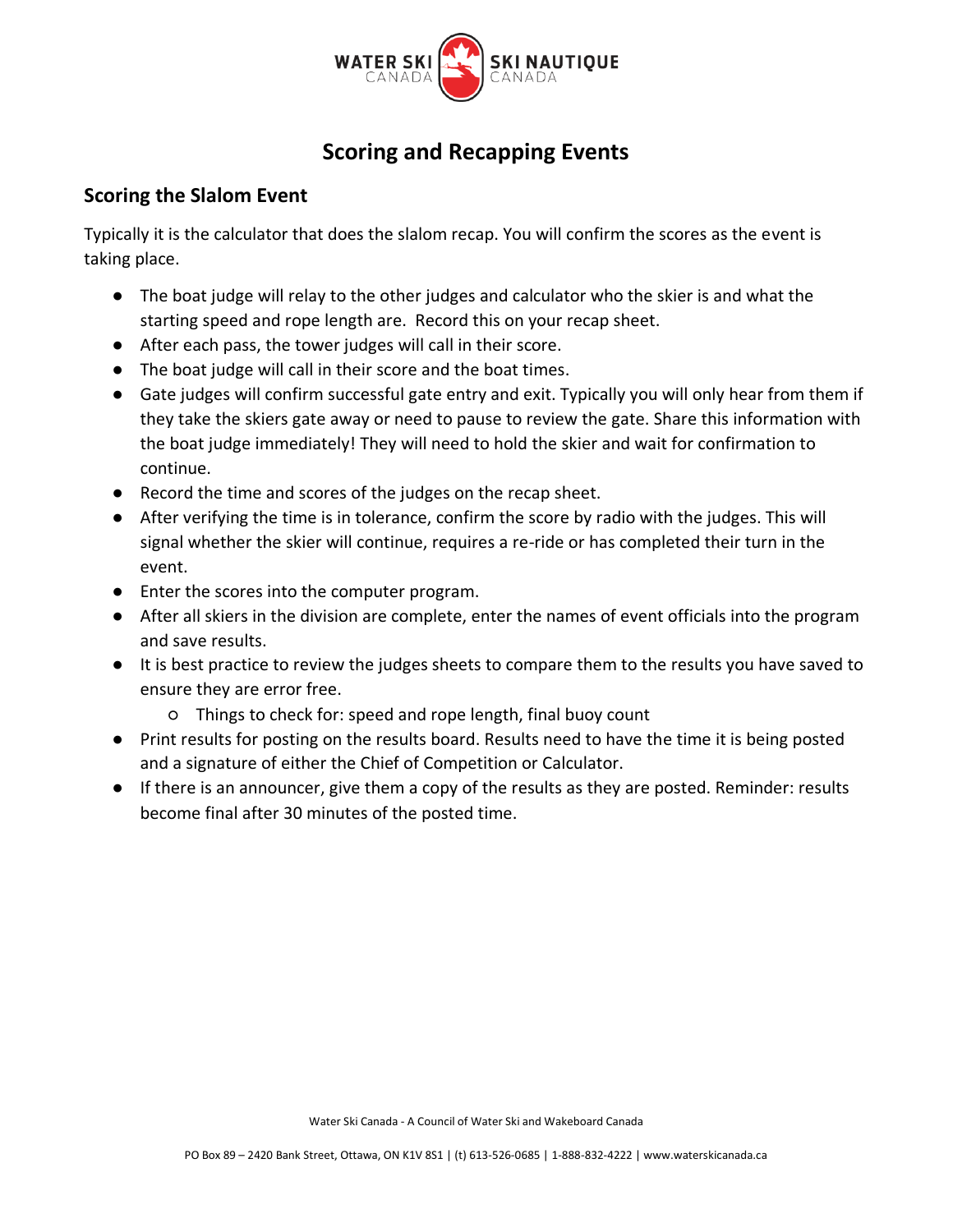

## **Scoring the Trick Event**

The role of the calculator is to reconcile the tricks the judges have determined the skier has performed and if those tricks have been given credit to earn the skier points.

If possible arrange an area close to the judges to allow for faster calculation.

Keep people out of the space where you will be scanning! You may need to be firm about this. Try to eliminate all distractions so that you can focus on the task of scanning.

Recruit extra help for this task! It is much easier and faster if there are two people scanning the trick sheets.

- In most cases it will be easy to get a majority for the tricks that have been performed.
- If judges use shorthand to record the live trick runs, ask them to rewrite the passes using the recognized trick codes to avoid any misinterpretation of what is written. They can be found at the back of the WSC Rulebook.
- Scan and compare the judges sheets to identify the trick that has been called and the number of judges who are in agreement and have given credit. Simple majority is required for the skier to earn points.
- Some skiers may do a preturn, prior to entering the trick course. This will be communicated to the event judges and is an unscored trick.
- The trick timing judge will identify the last trick in time or will write "all in" to signal that all tricks are to be scored. Draw a red line after the last trick in time.
- If you have difficulty finding a majority, go from the beginning of the trick run and move down. Skip the area in question and go to the next trick that was clear to the judges. If you can isolate the questionable area, it is usually easier to decipher the judges' forms.
- On occasion, you may need to defer back to the judges to review and rewrite what they have called in order to get a majority decision. Do this as soon as possible! You will involve the Chief of Competition in this process. They will instruct the judges to rewind the recording to find the trick pass of the skier in question. Depending on the competition and how quickly "unofficial" results are wanted, the Chief of Competition may instruct the boat judge to hold the next skier so that judges can do the necessary review.
- Use one of the judges sheets, and using a red pen write OC (out of course) beside the trick before entering the course, put a checkmark beside successful tricks, if majority has not been achieved write NC (no credit) beside the trick code.
- If there is more than one sequence that can be scored, then score the one which yields the higher score.
- After reviewing the skiers trick pass, trick by trick it is time to enter into the computer program.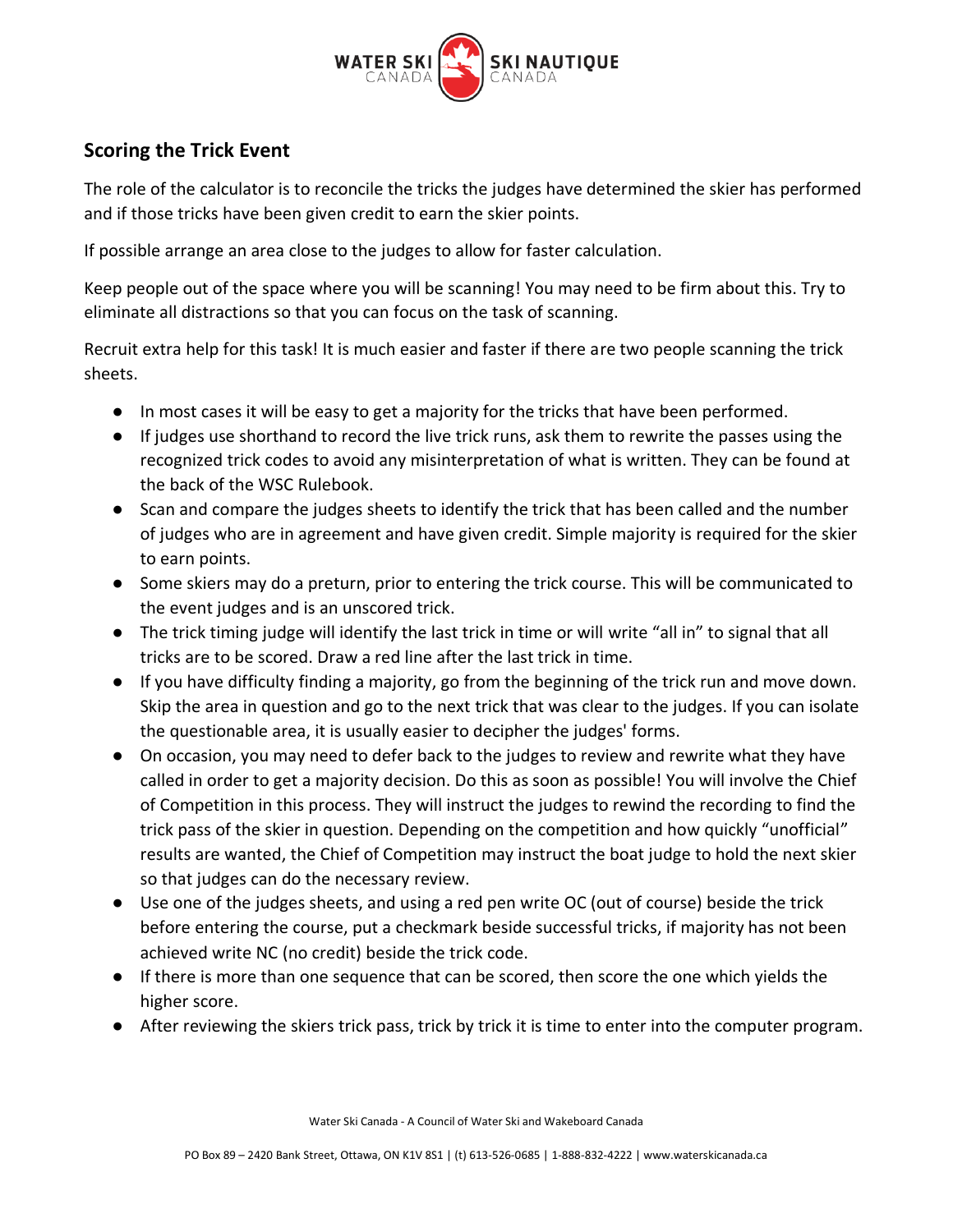

- Again it is easier if you have assistance with this step. Have one person call out the tricks while the other person enters them into the program. The assistant will identify when the trick was before the course, score as OC, has been marked as NC, or OC (end of time).
- Continue until all the tricks have been entered and saved.
- Print off the skiers trick runs and staple to the judges sheets.

It is best practice to review the trick summary sheet that you have printed and compare it to the judges sheet you used to mark with the red pen to ensure they are error free. Things to check for:

- Credit and non-credit tricks are entered correctly
- Point value is given to all tricks that are credit
- There is no misspelling of trick codes that would stop the generation of points
- Credit is given correctly for one ski and/or two ski tricks
- Toe tricks are entered properly T at the beginning of the trick and scored correctly
- Repeat tricks ensure they are repeat and an error has not been made with the scoring program.

After all skiers in the division are complete, enter the names of event officials into the program and save results.

- Print results for posting on the results board. Results need to have the time it is being posted and a signature of either the Chief of Competition or Calculator.
- If there is an announcer, give them a copy of the results as they are posted. Reminder: results become final after 30 minutes of the posted time.
- Arrange for a judge to take the completed trick sheets to a designated area for viewing. This may be done by the calculator. Skiers and their coaches have 30 minutes to review their sheets. If any errors are found, they should be brought back to the calculator. If it is an error in counting majority credit for tricks, or it is a calculation error, make the correction, print and repost the results. If they are challenging the timing, or tricks that are called this needs to be deferred to the Chief of Competition.

*\*Note: in major competitions it is not uncommon for the Chief of Competition to review the trick sheets before the results are shared and the skiers are able to review them.*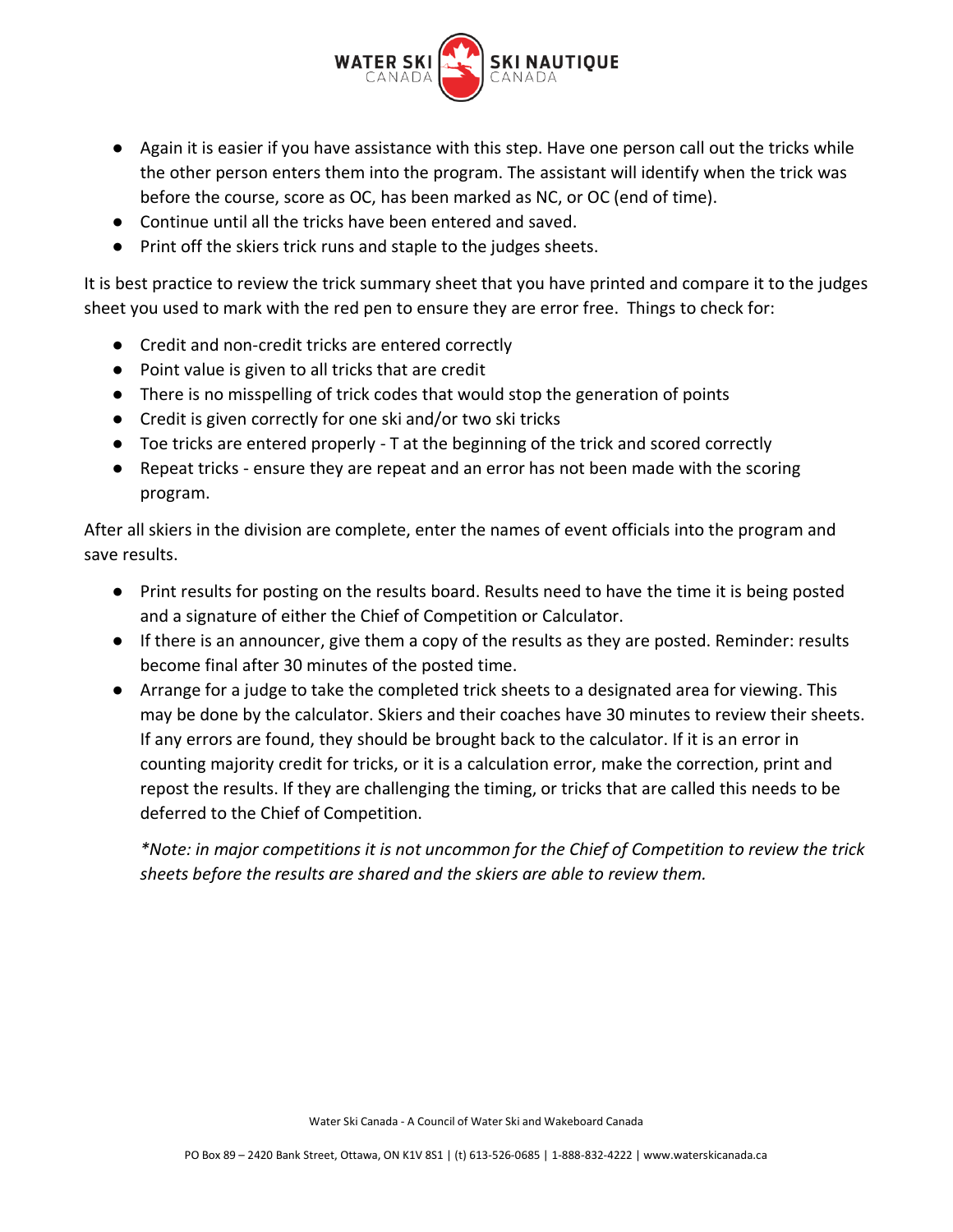

## **Scoring the Jump Event**

In the jump event the calculation can be done as the jumps are being recorded. All that is required is the entering of the jump distances, the boat speed, confirm the ramp height that was previously entered during tournament set up, and record the officials for the event.

During some tournaments the calculator may be more involved by confirming boat times, communicating with the boat judge if rerides are required, and by advising the boat judge of the skier distance that they will then communicate to the skier prior to their next jump.

On the scoring sheet you will record the result of each jump and then transfer that information to the computer program. Record the distance, or if a Fall occurred, or if the skier Passed the jump.

It is best practice to review the jump measurement judges sheets to compare them to the results you have saved to ensure they are error free. Things to check for:

- Speed
- Measurement of all jumps
- F and or P
- That the longest distance appears on your results sheet

After all skiers in the division are complete, enter the names of event officials into the program and save results.

Print results for posting on the results board. Results need to have the time it is being posted and a signature of either the Chief of Competition or Calculator.

If there is an announcer, give them a copy of the results as they are posted. Reminder: results become final after 30 minutes of the posted time.

#### **Scoring Overall**

If you are using a computer scoring program, Overall results will be calculated automatically. This is not a separate event. Scores from Slalom, Trick and Jump are used and calculated to determine the Overall scores. Refer to the Rulebook to manually calculate Overall scores.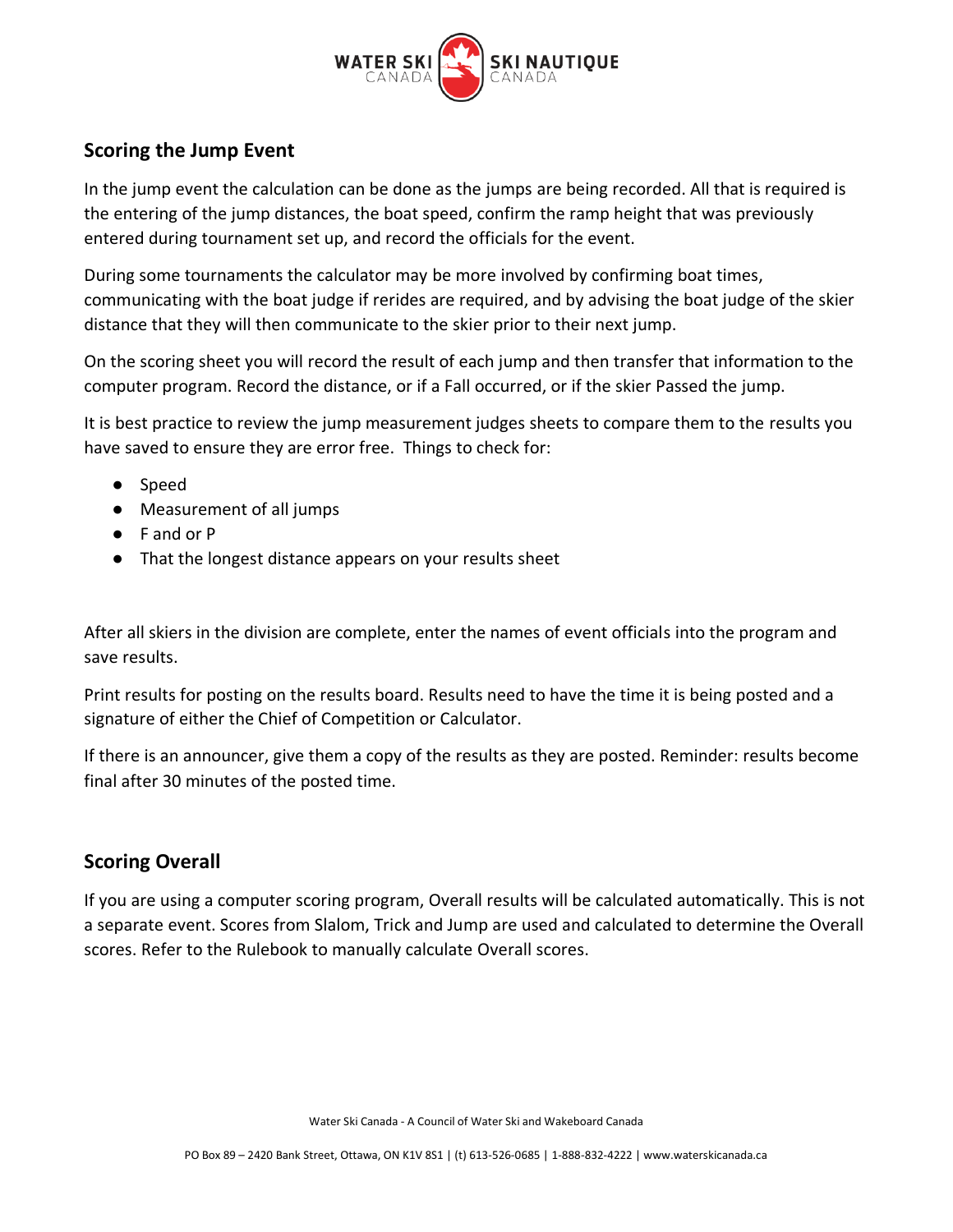

# **Adaptive Skiing Events**

You may be scoring an event where there are also adaptive divisions. Refer to the Rulebook for specifics.

Some of the differences and/or additional information you need to be aware of is:

- Slalom event Skiers are scored using an "inner" and "outer" slalom course. These are scored differently. The Water Ski Scoring Program has a Disabled Skiers scoring program. If you are scoring manually, the inner course is scored as half a ball compared to the outer course.
- Trick Tricks are scored with the same point value. There are additional wake jump tricks that are scored for adaptive skiing.
- Jump Jump distance is measured in the same way.

## **Scoring Ties in an Event**

Immediately communicate with the Chief of Competition if there is a tie. If you anticipate that there is potential for a tie that will require a "run-off", advise the Chief so that they may position themselves down at the starting dock.

Refer to the Rulebook and the organizing committee to determine how ties in an event will be managed. Where there is a "run-off", the score achieved in the tie-breaking pass is not recorded in the scorebook. You will enter placement for each of those athletes.

## **Open Division at Nationals**

Athletes earn the privilege of skiing in the Open event at Nationals based on their best performances. This is managed by someone other than the calculator. After confirming the list of skiers who have qualified, the list and seeding scores will be given to the calculator. You will need to enter the skier a second time in the scoring program and based on the order of events create running orders and scoring sheets.

## **Placement and Awards**